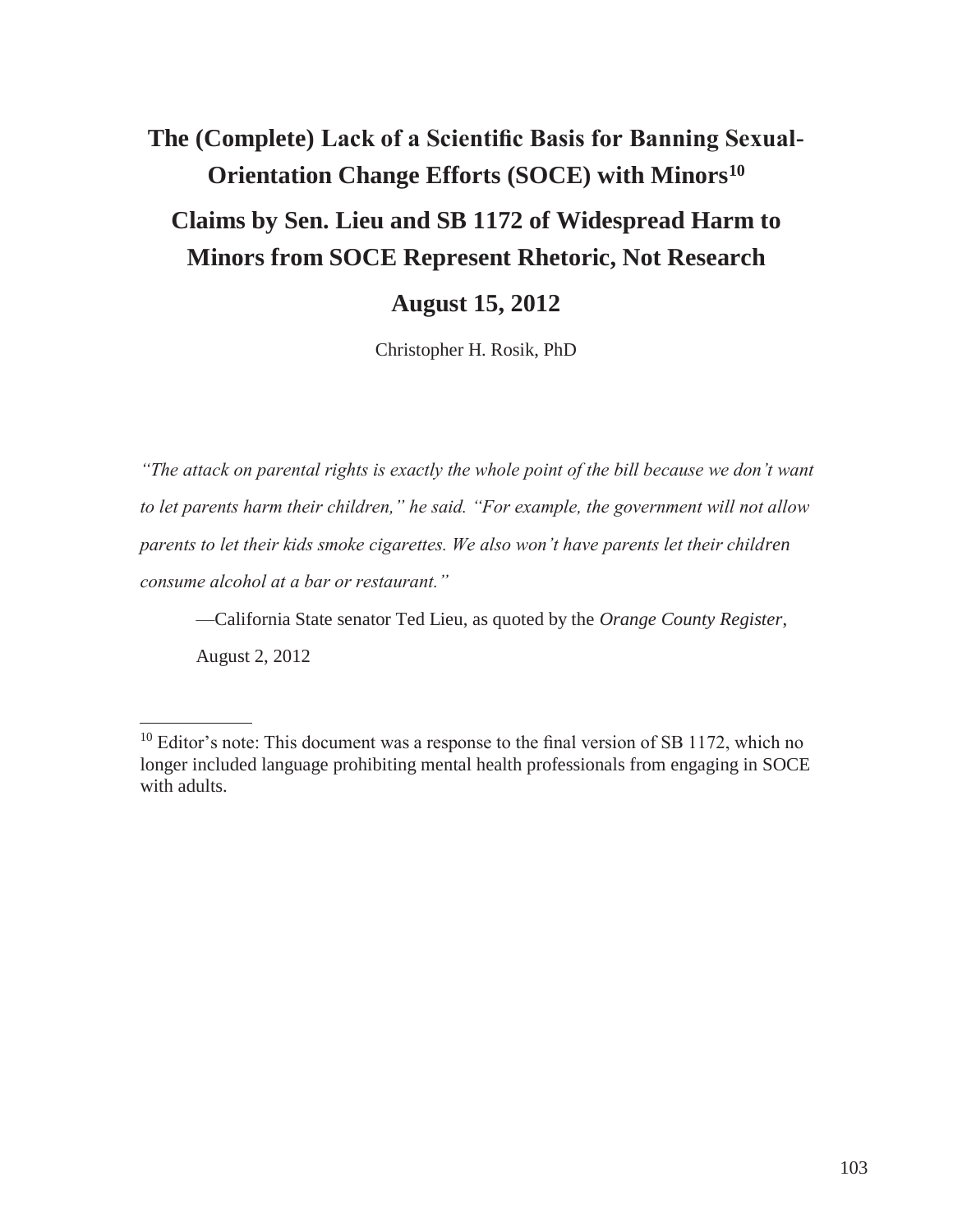## **Introduction**

Sponsored by California State senator Ted W. Lieu (D-Torrance), California Senate Bill 1172, which will prohibit mental health professionals from engaging in sexual orientation change efforts (SOCE) with minors under any conditions, appears on its way to the desk of Governor Jerry Brown and could very well become state law. The most important revision to the bill reads as follows:

865.2—Any sexual orientation change efforts attempted on a patient under 18 years of age by a mental health provider shall be considered unprofessional conduct and shall subject a mental health provider to discipline by the licensing entity for that mental health provider.

As is plainly evident, should SB 1172 become law, licensed therapists in California who would otherwise be willing to assist minor clients in modifying their unwanted same-sex attractions and behaviors will be seriously jeopardizing their professional livelihoods. In defense of this bill's clear intent to intimidate therapists and supplant the rights of parents, Sen. Lieu has publicly compared the harm of SOCE to minors with the harm of alcohol and cigarettes. This comparison certainly sounds like a compelling analogy and clearly implies there is a conclusive body of scientific evidence behind the legislation.

But like so many claims of SB 1172 supporters, this analogy seems to have been accepted at face value without the appropriate scientific research to support it. Since Sen. Lieu's claim can be subjected to empirical verification by searching relevant databases, I decided to conduct such a search. Assuming the scientific basis for banning SOCE with minors is similar to that of banning cigarettes and alcohol, we should expect that the number of articles in the scientific literature for each of these health concerns would be roughly equivalent.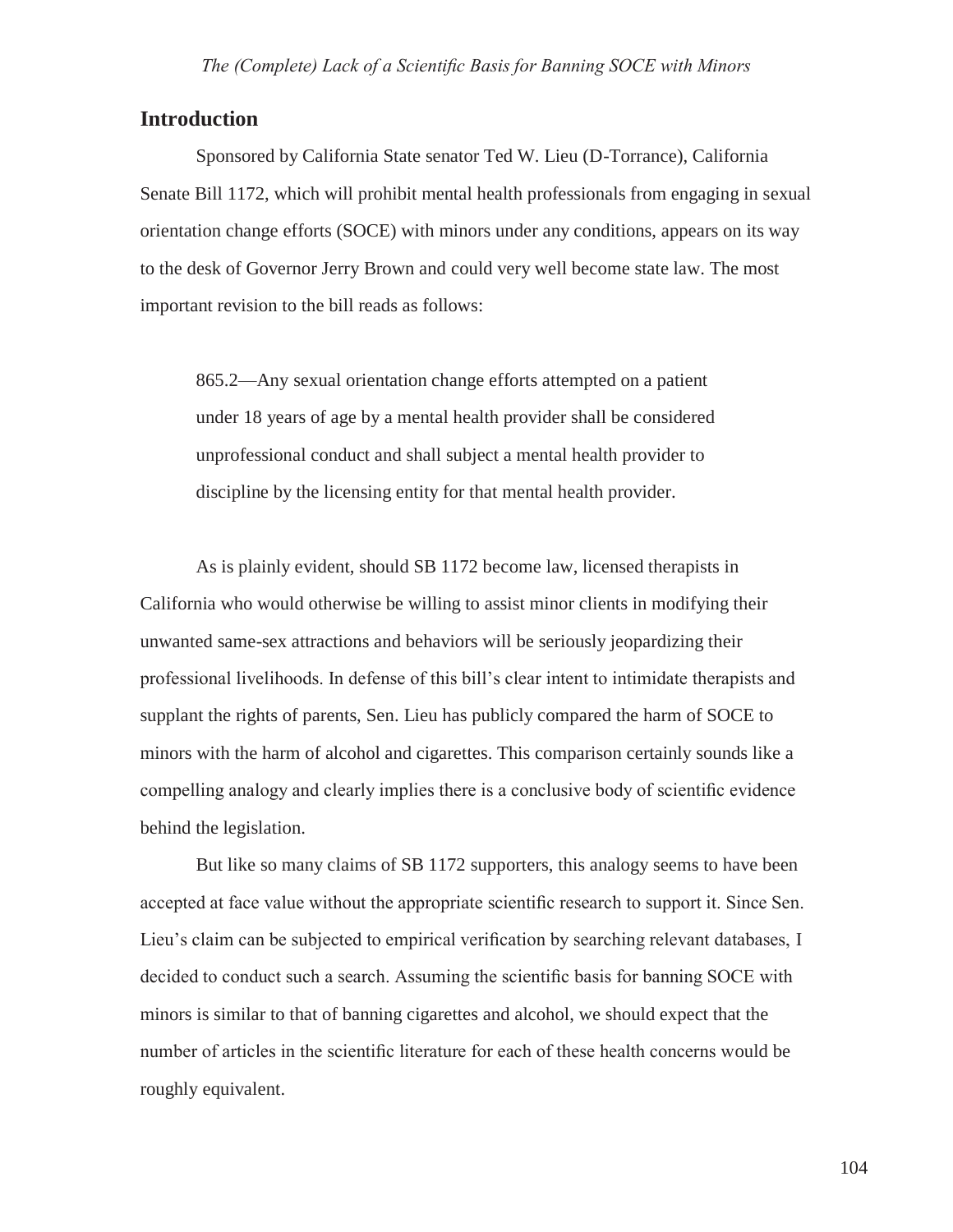## **Procedure and Results**

To test this hypothesis, I conducted a search of the PsycARTICLES and MEDLINE databases. PsycARTICLES is a definitive source of full-text, peer-reviewed, scholarly and scientific articles in psychology, including articles appearing in the nearly 80 journals published by the American Psychological Association. MEDLINE provides authoritative medical information on medicine, nursing, and other related fields and covers articles published in more than 1,470 journals. I searched all abstracts from these databases using combinations of key words best suited to identify studies related to the question of interest.

Below are the totals for articles on cigarettes and alcohol. Words preceding an asterisk indicate that the search included all words with that stem, so that a search for *minor\** would include both *minor* and *minors*.

| Key Words                            | <b>Total Articles</b> | <b>Earliest Article</b> |
|--------------------------------------|-----------------------|-------------------------|
| Children & Alcohol                   | 4465                  | 1917                    |
| Children & Cigarettes                | 883                   | 1970                    |
| Adolescent <sup>*</sup> & Alcohol    | 6180                  | 1917                    |
| Adolescent <sup>*</sup> & Cigarettes | 1252                  | 1971                    |
| Minor* $&$ Alcohol                   | 2670                  | 1944                    |
| Minor* $& Cigareites$                | 356                   | 1973                    |

As is clear from these totals, the literature regarding alcohol and cigarettes as related to youth is extensive, with studies numbering in the thousands. With such a sizeable database, one could reasonably expect that observations relative to the harms of cigarettes and alcohol among youth reflect reliable scientific information that has been replicated in numerous ways. These results, then, form the standard by which we can evaluate the volume of scientific literature from which any claims about SOCE and youth are based.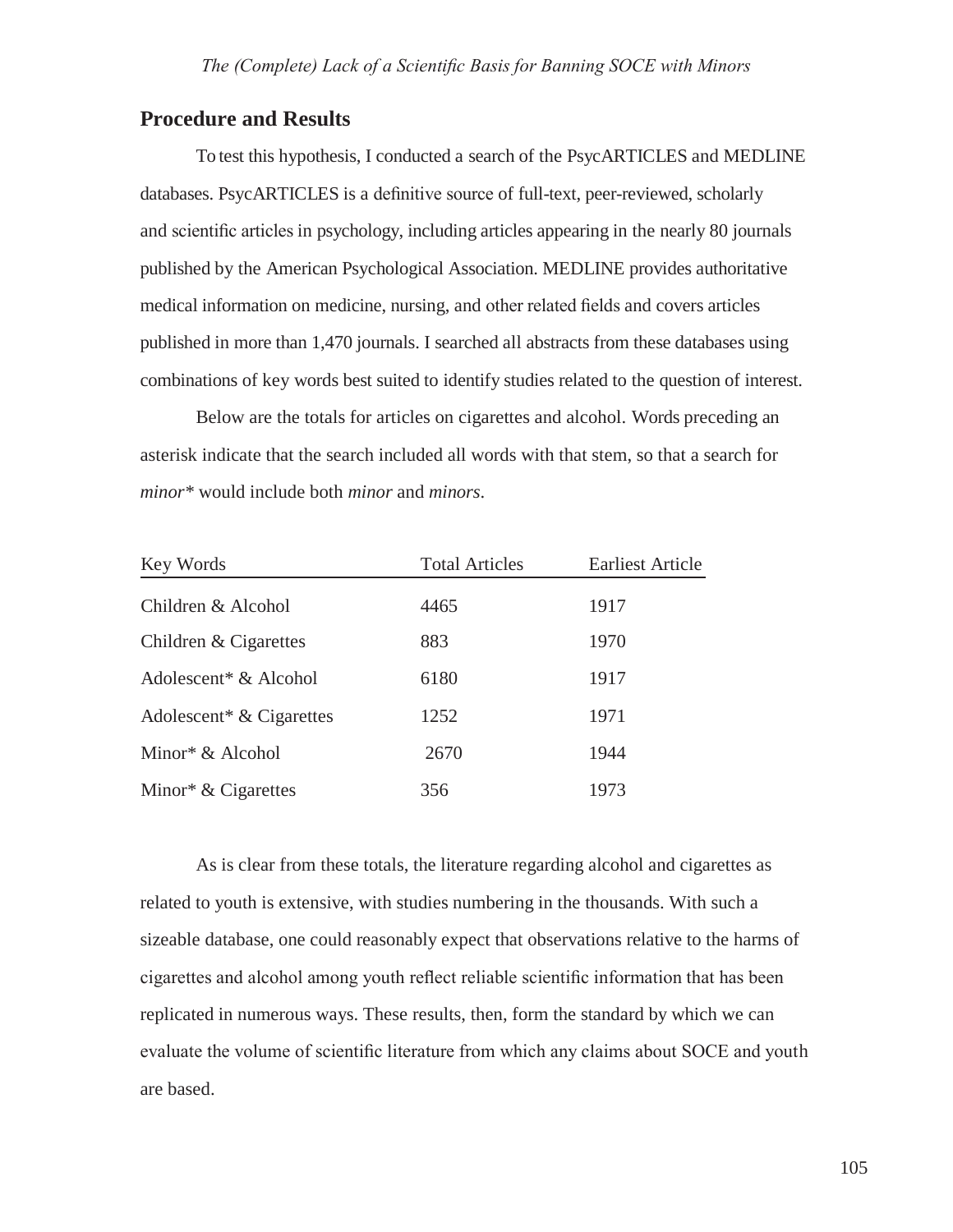Since *SOCE* is a relatively new term in the literature, I also conducted searches utilizing the terms *reparative therapy*, *conversion therapy*, and *sexual reorientation therapy*, terms that were in use long before *SOCE* was coined. My extensive search of the databases to identify scientific literature supportive of Sen. Lieu's comparison yielded the following findings:

| Key Words                                    | <b>Total Articles</b> | <b>Earliest Article</b> |
|----------------------------------------------|-----------------------|-------------------------|
| Children & Sexual Orientation                |                       |                         |
| <b>Change Efforts</b>                        | $\overline{0}$        |                         |
| Children & Reparative Therapy                | $\overline{0}$        |                         |
| Children & Conversion Therapy                | $\overline{0}$        |                         |
| Children & Sexual Reorientation Therapy      | $\overline{0}$        |                         |
| Adolescent* & Sexual Orientation             |                       |                         |
| <b>Change Efforts</b>                        | $\overline{0}$        |                         |
| Adolescent <sup>*</sup> & Reparative Therapy | $\mathbf{1}$          | 2010                    |
| Adolescent* & Conversion Therapy             | $\overline{0}$        |                         |
| Adolescent* & Sexual Reorientation Therapy   | $\overline{0}$        |                         |
| Minor* & Sexual Orientation                  |                       |                         |
| <b>Change Efforts</b>                        | $\overline{0}$        |                         |
| Minor* & Reparative Therapy                  | $\overline{0}$        |                         |
| Minor* & Conversion Therapy                  | $\overline{0}$        |                         |
| Minor* & Sexual Reorientation Therapy        | $\theta$              |                         |
| Sexual Orientation Change Efforts & Harm     | $\boldsymbol{0}$      |                         |
| Reparative Therapy & Harm                    | $\mathbf{1}$          | 2010                    |
| Conversion Therapy & Harm                    | $\mathbf{1}$          | 2002                    |
| Sexual Reorientation Therapy & Harm          | $\overline{0}$        |                         |
| Homosexual* & Psychotherapy & Harm           | $\mathbf{1}$          | 1977                    |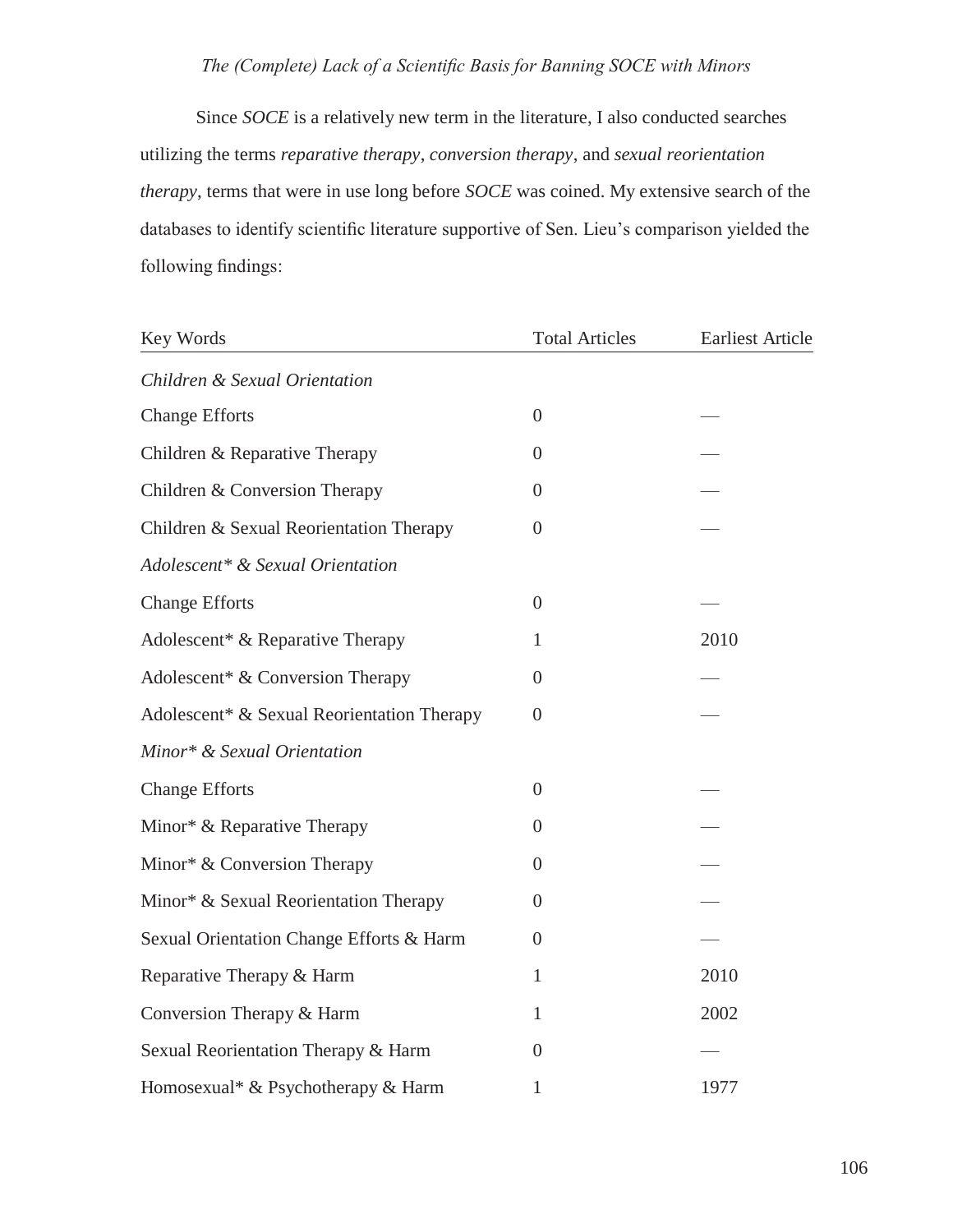| Gay & Psychotherapy & Harm      | 1996 |
|---------------------------------|------|
| Lesbian & Psychotherapy & Harm  |      |
| Bisexual & Psychotherapy & Harm |      |

In stark contrast to the thousands of articles related to alcohol and cigarette usage by youth, my search of the scientific literature for references that would back up Sen. Lieu's claims yielded a total of four articles. Interestingly, three of these articles were not research-oriented. Hein and Matthews (2010) discussed the potential harms of reparative therapy for adolescents but cited no direct research on SOCE with adolescents to support their concerns. They relied instead primarily on adult anecdotal accounts and did not distinguish between the provision of SOCE by licensed clinicians and unlicensed religious practitioners.

Jones (1996) described a case of self-harm by a young gay man in response to "profound" and "thematic" relationship difficulties. The author reported that psychodynamic therapy was beneficial in helping the patient deal with relational conflict without making any mention of internalized homophobia or stigmatization.

Hochberg (1977) discussed her treatment of a suicidal adolescent male who finally disclosed his homosexual experience as termination neared. After this disclosure, Hochberg reported, "Therapy subsequently exposed long-standing inhibitions in masculine assertiveness, longing for a love object that would increase his masculinity, (and allay his homosexual anxiety) and intense fear of physical harm" (p. 428). This article, then, would in some respects appear to provide anecdotal support *for* SOCE, not surprisingly coming in an era before reports of harm gained favored status over reports of benefit within the psychological disciplines.

The only article my database search identified that could be considered quantitative research was Shidlo and Schroeder's (2002) well-known study on reported harms from SOCE. The Shidlo and Schroeder study suffered from many methodological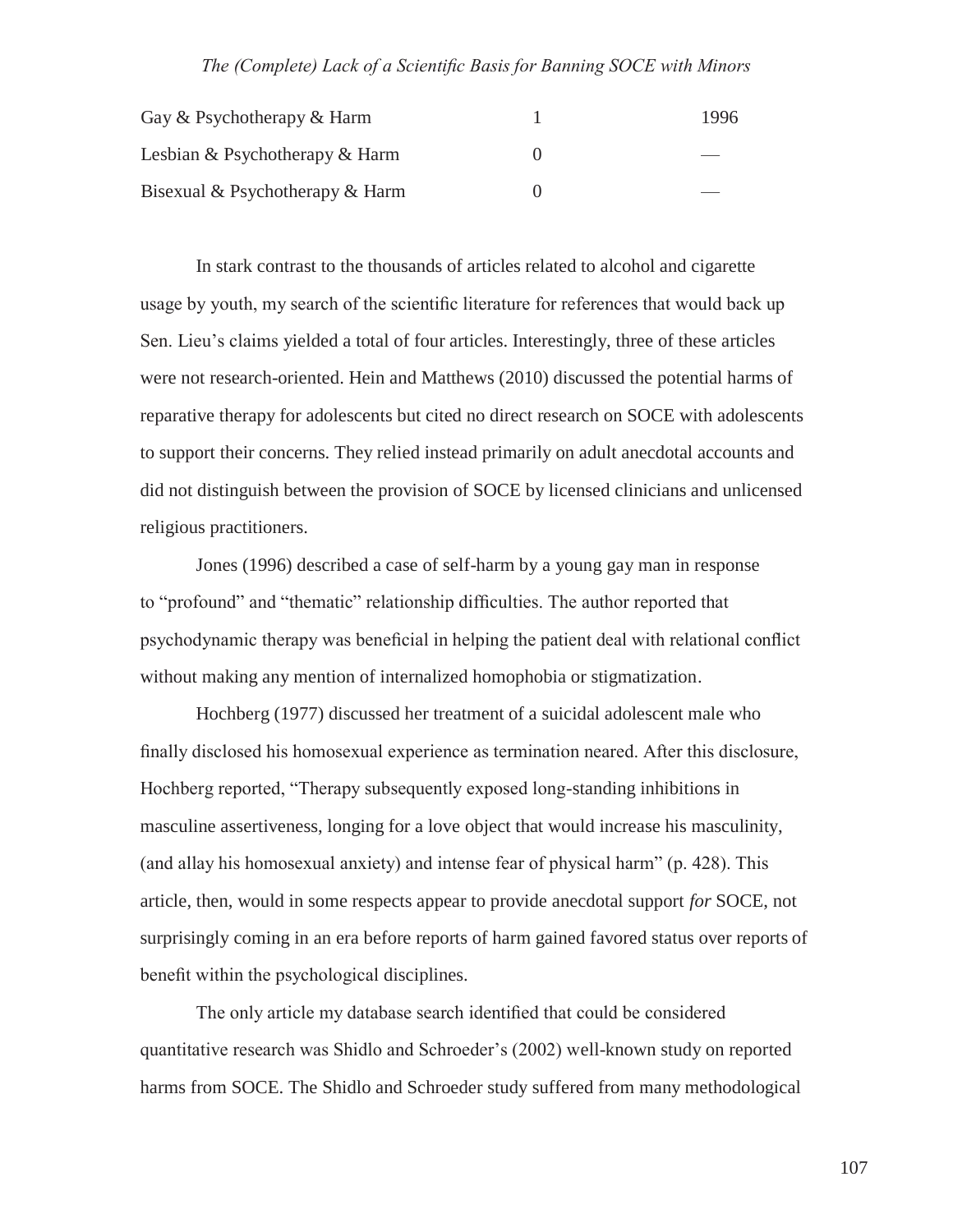limitations, including recruiting specifically for participants who had felt harmed by their SOCE, obtaining recollections of harm that occurred decades prior to the study, and failing to distinguish between SOCE provided by licensed mental health professionals and unlicensed religious counselors. As the authors correctly acknowledged, the findings of this study cannot be generalized beyond their specific sample of consumers. This research can therefore tell us nothing about the prevalence of harm from SOCE provided by licensed therapists.

#### **Discussion**

In an effort to corroborate the scientific accuracy of Sen. Lieu's comparison between the harm to minors of cigarettes, alcohol, and SOCE, I conducted a search of one major medical database and one main mental health database associated with the American Psychological Association. Results from this analysis revealed that the literature related to youth and cigarettes or youth and alcohol numbered in the thousands, while studies relating directly to SOCE and minors appeared to be nonexistent. While the utilization of different sets of related key words might yield slightly different totals with additional database searches, it seems highly unlikely the results would differ substantively. Consequently, I have to conclude from this investigation that Sen. Lieu's comparison lacks scientific merit, and that SB 1172's prohibition of SOCE on the basis of harm to minors lacks a clear scientific justification.

Some additional observations from this investigation seem worth noting. First, the case against SOCE with minors is typically based on four sets of data: anecdotal accounts of harm (mostly from adults), a very few quantitative studies (compilations of anecdotal accounts from adults with severe methodological limitations), inferences from other research domains of questionable relatedness to SOCE (such as harm from family rejection of gay youth), and citations of the pronouncements on SOCE from professional mental health and medical associations. These various sources tend to cite one another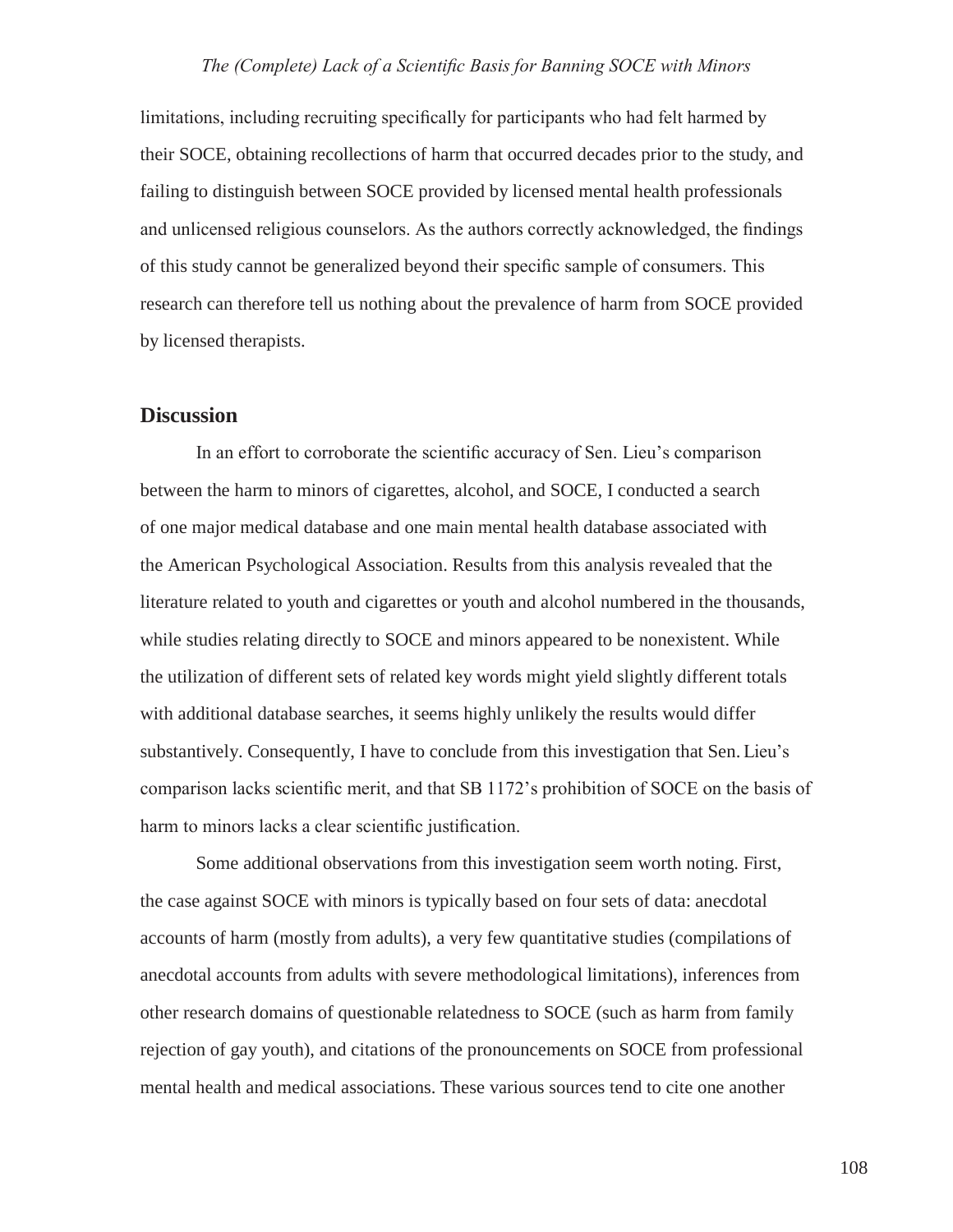in an almost symbiotic manner that provides little if any new information relevant to answering important questions about SOCE.

It seems the science pertaining to SOCE is stuck in neutral, and the professional associations and critics of SOCE do not appear interested in doing any cooperative research with proponents of SOCE that might actually move our understanding forward. With SOCE on the defensive, those in government and public university settings in a position to make large-scale scientific contributions to this literature appear content to speak out of both sides of their mouths. On the one hand, they demand rigorous empirical support for SOCE; on the other hand, they display no interest in facilitating bipartisan research that could potentially address their demands. One could make the case that this is hardly a shining moment in the history of social scientific integrity.

Additionally, the lack of a clear and direct grounding in the scientific literature for the claims of harm to youth from SOCE lend credence to the suspicion that political rather than scientific motivations are the driving force behind SB 1172. Reasonable clinicians and mental health association representatives should agree that anecdotal accounts of harm constitute no basis upon which to prohibit a form of psychological care. If this were not the case, the practice of any form of psychotherapy could place the practitioner at risk of regulatory discipline, as research indicates that 5 to 10% of all psychotherapy clients report deterioration and as many as 50% experience no reliable change during treatment (Hansen, Lambert, & Forman, 2002; Lambert & Ogles, 2004).

What may be at play among supporters of SB 1172 is a dislike for how many SOCE therapists view same-sex attractions—as a developmental adaptation. It would certainly be a new and sobering development if approaches to psychological care can now be prohibited on the basis of disputed aspects of its theory rather than on a scientifically established prevalence of harm that significantly exceeds those of other therapeutic approaches.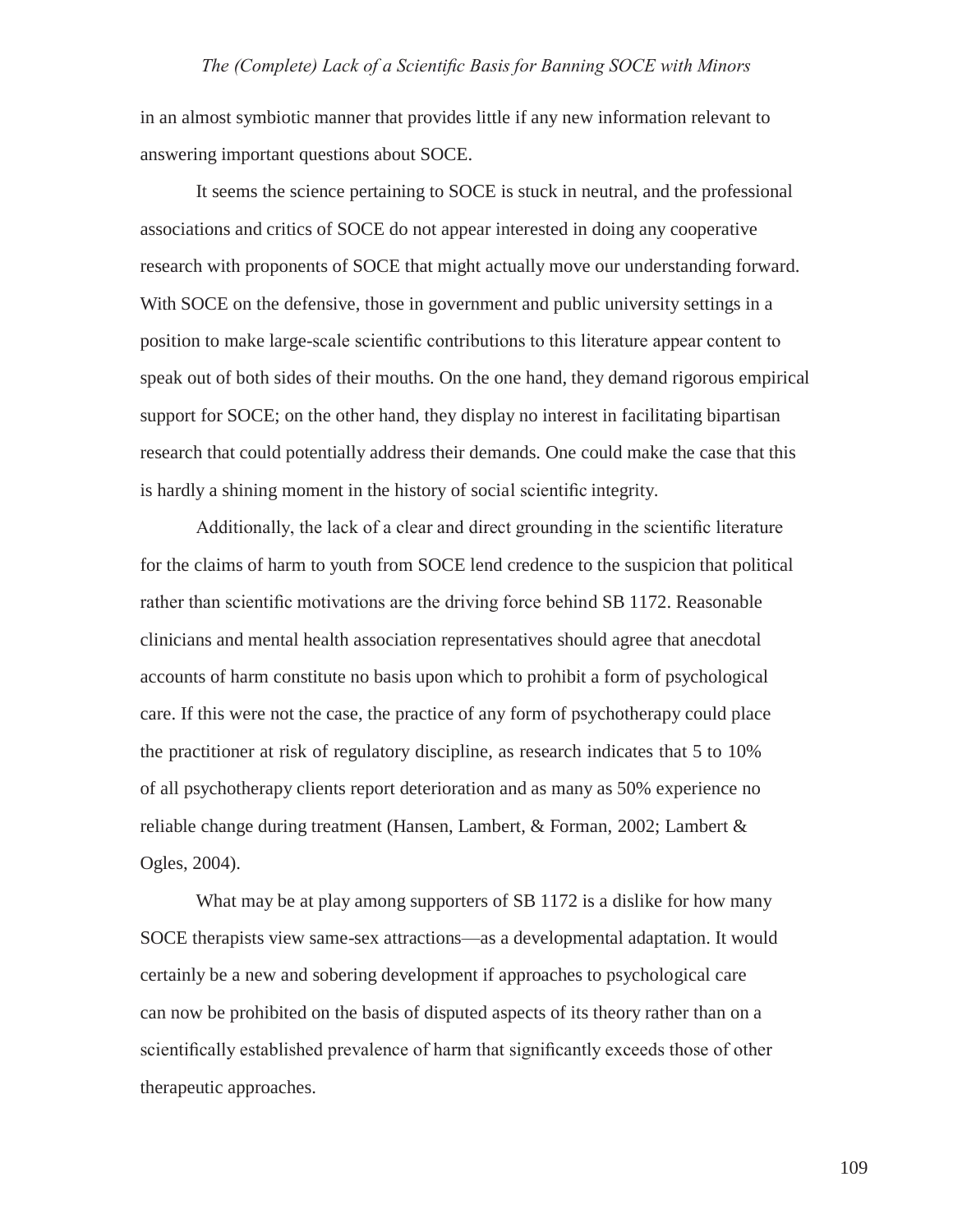Without a basis in the scientific literature, the claims by Sen. Lieu and SB 1172 of widespread harm to minors from SOCE represent rhetoric, not research. My database search suggests this is a superfluous piece of legislation from the perspective of harm. Any harm that might occur from the unprofessional practice of SOCE by licensed therapists can and should be handled within the existing regulatory structures on a case-by-case basis. But rather than take such a rational approach, SB 1172 supporters have politicized the issues in the form of this legislative overreach (*Los Angeles Times*, May 11, 2012), declaring SOCE with minors *ipso facto* unprofessional conduct. They have thrown their anti-SOCE wish list against the proverbial wall in order to see what politicians and mental health associations would let stick. Sadly, the blanket prohibition of SOCE with minors appears to be sticking and may become law in California. If this occurs, the present analysis indicates it will be in the absence of scientific literature and not because of it.